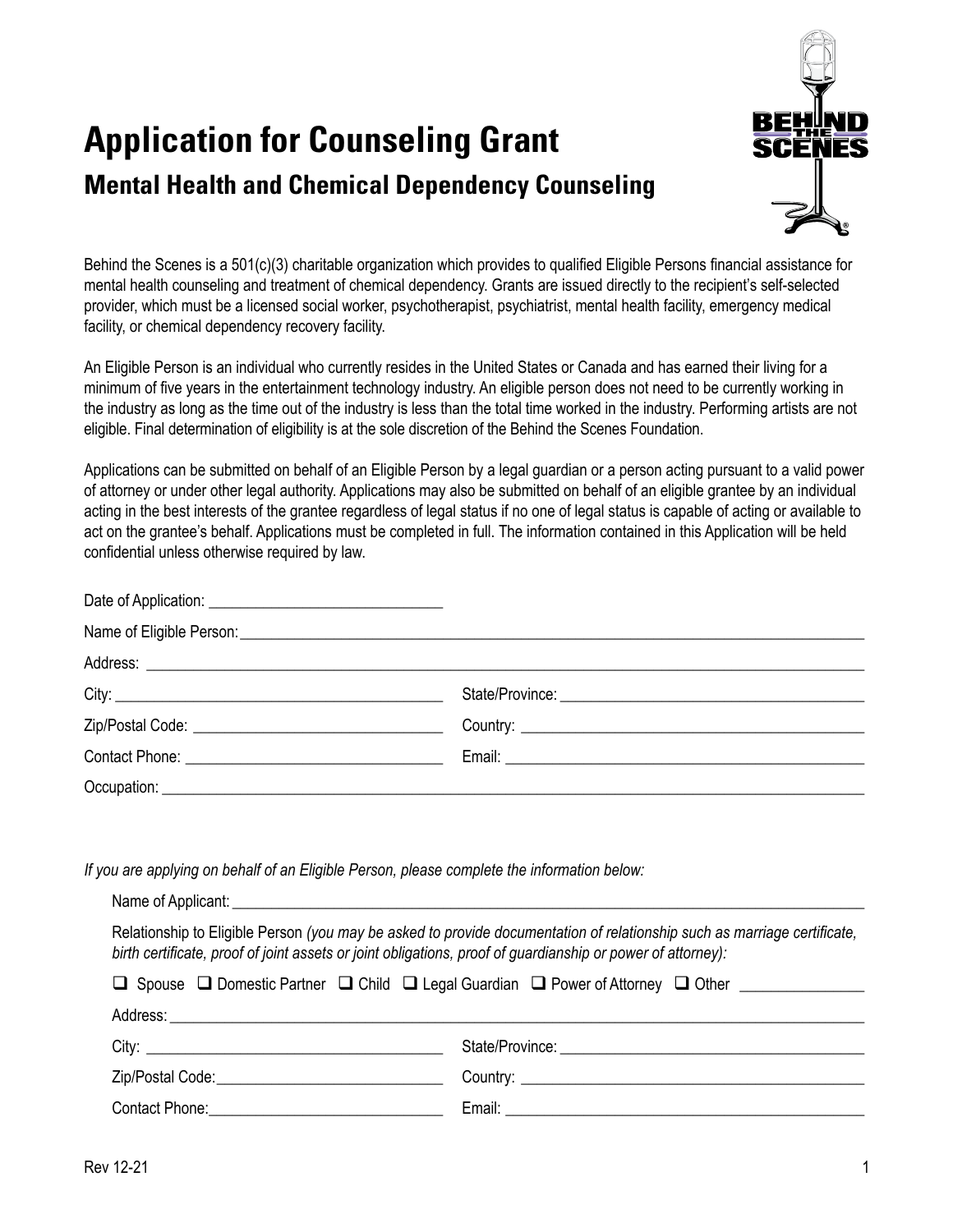### **Information on Eligible Person**

| $\Box$ Eligible person is able to demonstrate having earned a living in the entertainment technology industry for at least 5 years. |              |  |                                     |
|-------------------------------------------------------------------------------------------------------------------------------------|--------------|--|-------------------------------------|
|                                                                                                                                     |              |  | Date of Birth: ____________________ |
| Sex: □ Male □ Female □ GenderFluid/GenderQueer/GenderVariant □ Non-Binary/Non-Conforming □ Trans □ Other                            |              |  |                                     |
| Marital Status: □ Single □ Married □ Domestic / Common Law Partner □ Divorced □ Widowed                                             |              |  |                                     |
| List names, relationship and ages of all dependents:                                                                                |              |  |                                     |
| Name                                                                                                                                | Relationship |  | Age                                 |
|                                                                                                                                     |              |  |                                     |
|                                                                                                                                     |              |  |                                     |
|                                                                                                                                     |              |  |                                     |
|                                                                                                                                     |              |  |                                     |

## **Additional Information**

l,

In order to aid the Review Committee in providing you with financial assistance, please feel free to share any additional thoughts:

Describe the current status of health care coverage including Medicare, Medicaid, or Employment Insurance Sickness Benefit, 

l,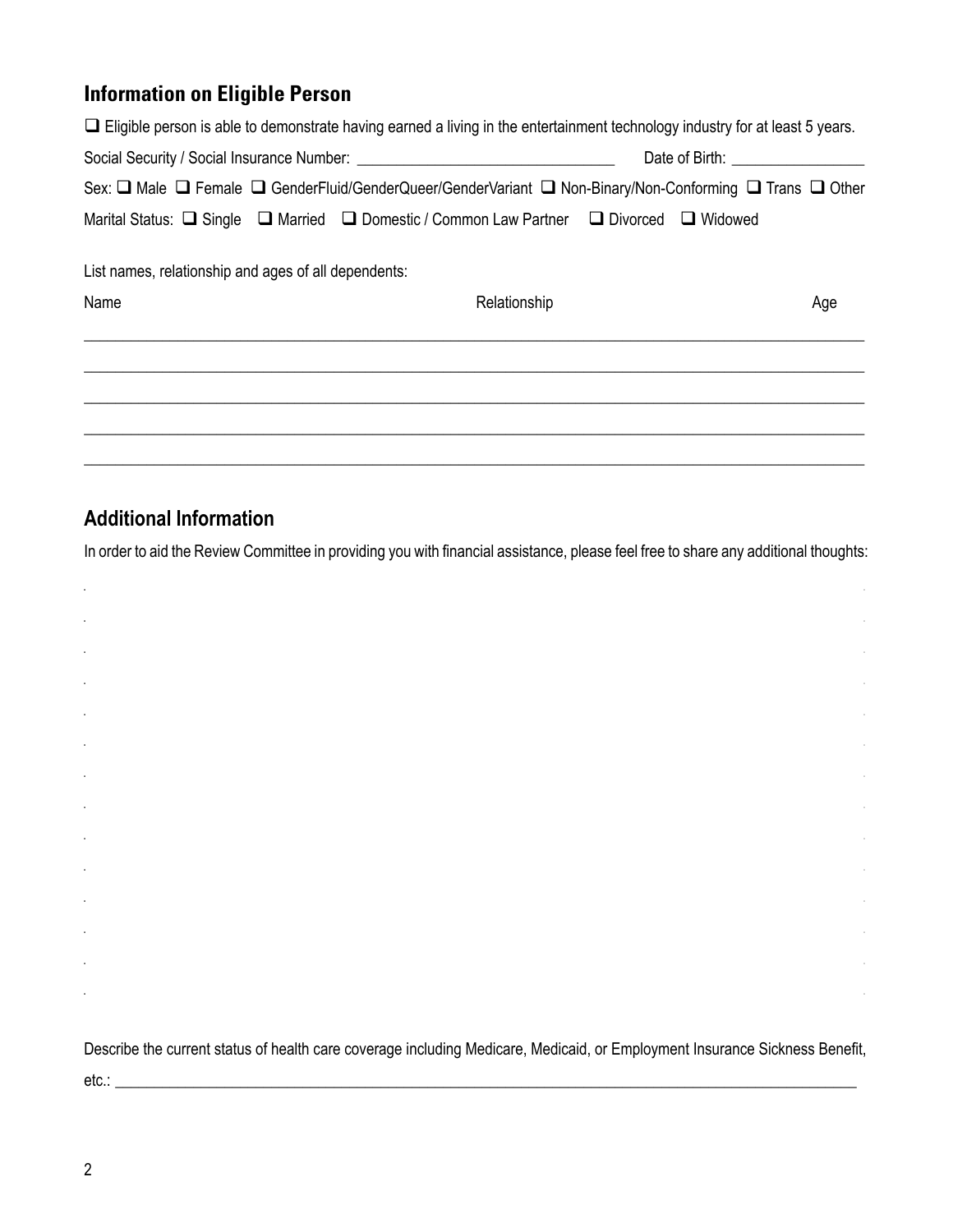#### **Employment History**

You must demonstrate that you have earned your living in the industry for a minimum of 5 years:

- If you are a union member, your local or pension plan should be able to provide you with a printout of your annual earnings or hours worked.
- If you have full-time employment with a single employer, a copy of your annual W-2s or a letter from your employer attesting to your employment is acceptable.
- If you are a freelancer with some or all work that is non-union, please provide a selection of W-2s or 1099s from each of 5 years, and a resume if available.

| Current Status: □ Full Time □ Free Lance □ Unemployed □ On Disability □ Unpaid Leave □ Retired |  |  |  |
|------------------------------------------------------------------------------------------------|--|--|--|
|                                                                                                |  |  |  |
|                                                                                                |  |  |  |
|                                                                                                |  |  |  |
|                                                                                                |  |  |  |
|                                                                                                |  |  |  |
|                                                                                                |  |  |  |
|                                                                                                |  |  |  |
|                                                                                                |  |  |  |

List all Union affiliations, past or present, and indicate whether currently active or inactive (please provide copy of active Union cards):

 $\mathcal{L}_\mathcal{L} = \{ \mathcal{L}_\mathcal{L} = \{ \mathcal{L}_\mathcal{L} = \{ \mathcal{L}_\mathcal{L} = \{ \mathcal{L}_\mathcal{L} = \{ \mathcal{L}_\mathcal{L} = \{ \mathcal{L}_\mathcal{L} = \{ \mathcal{L}_\mathcal{L} = \{ \mathcal{L}_\mathcal{L} = \{ \mathcal{L}_\mathcal{L} = \{ \mathcal{L}_\mathcal{L} = \{ \mathcal{L}_\mathcal{L} = \{ \mathcal{L}_\mathcal{L} = \{ \mathcal{L}_\mathcal{L} = \{ \mathcal{L}_\mathcal{$  $\mathcal{L}_\mathcal{L} = \{ \mathcal{L}_\mathcal{L} = \{ \mathcal{L}_\mathcal{L} = \{ \mathcal{L}_\mathcal{L} = \{ \mathcal{L}_\mathcal{L} = \{ \mathcal{L}_\mathcal{L} = \{ \mathcal{L}_\mathcal{L} = \{ \mathcal{L}_\mathcal{L} = \{ \mathcal{L}_\mathcal{L} = \{ \mathcal{L}_\mathcal{L} = \{ \mathcal{L}_\mathcal{L} = \{ \mathcal{L}_\mathcal{L} = \{ \mathcal{L}_\mathcal{L} = \{ \mathcal{L}_\mathcal{L} = \{ \mathcal{L}_\mathcal{$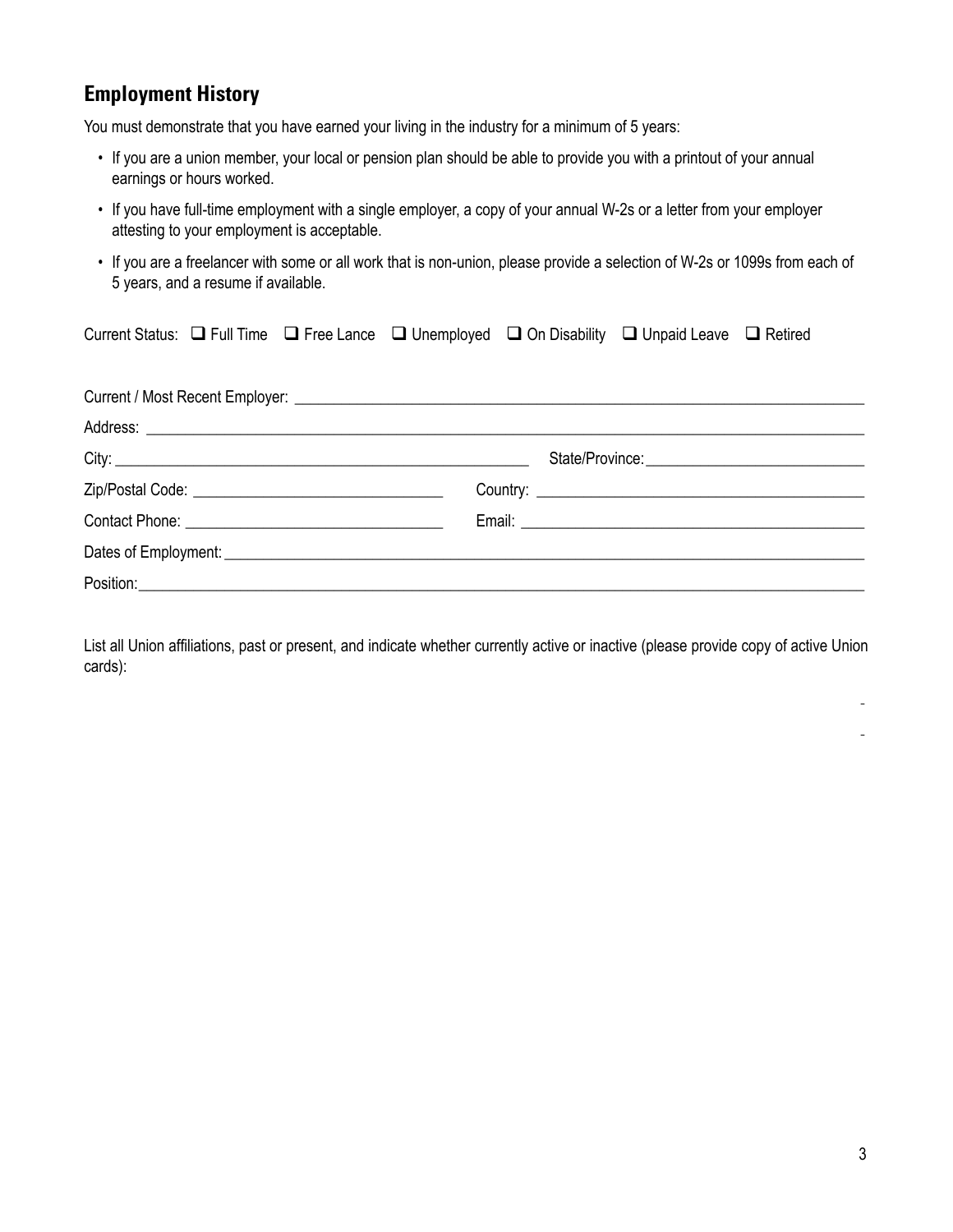| Monthly Income (as of                                                  | 20 |
|------------------------------------------------------------------------|----|
| Earnings                                                               | \$ |
| Earnings of Spouse or Domestic Partner                                 | \$ |
| Benefits: Unemployment / Disability / Pension / Social Security        | \$ |
| Other Income (please specify)                                          |    |
|                                                                        |    |
|                                                                        | \$ |
| <b>Total Monthly Income</b>                                            | \$ |
|                                                                        |    |
|                                                                        |    |
| Monthly Expenses (as of                                                | 20 |
| Rent / Mortgage                                                        | \$ |
| $\Box$ Owned<br>Car Payment<br>$\Box$ Leased                           | \$ |
| Car Insurance                                                          | \$ |
| <b>Other Transportation Costs</b>                                      | \$ |
| <b>Health Insurance Premiums</b><br>$\Box$ Monthly<br>$\Box$ Quarterly | \$ |
| Loan Payments                                                          | \$ |
| Utilities - Electric / Gas / Water / Garbage                           | \$ |
| Telephone / Internet / Cable                                           | \$ |
| Child or Spousal Support                                               | \$ |
| <b>Credit Card Payments</b>                                            | \$ |
| Other Expenses (please specify)                                        |    |
|                                                                        |    |
|                                                                        | \$ |
| <b>Total Monthly Expenses</b>                                          | \$ |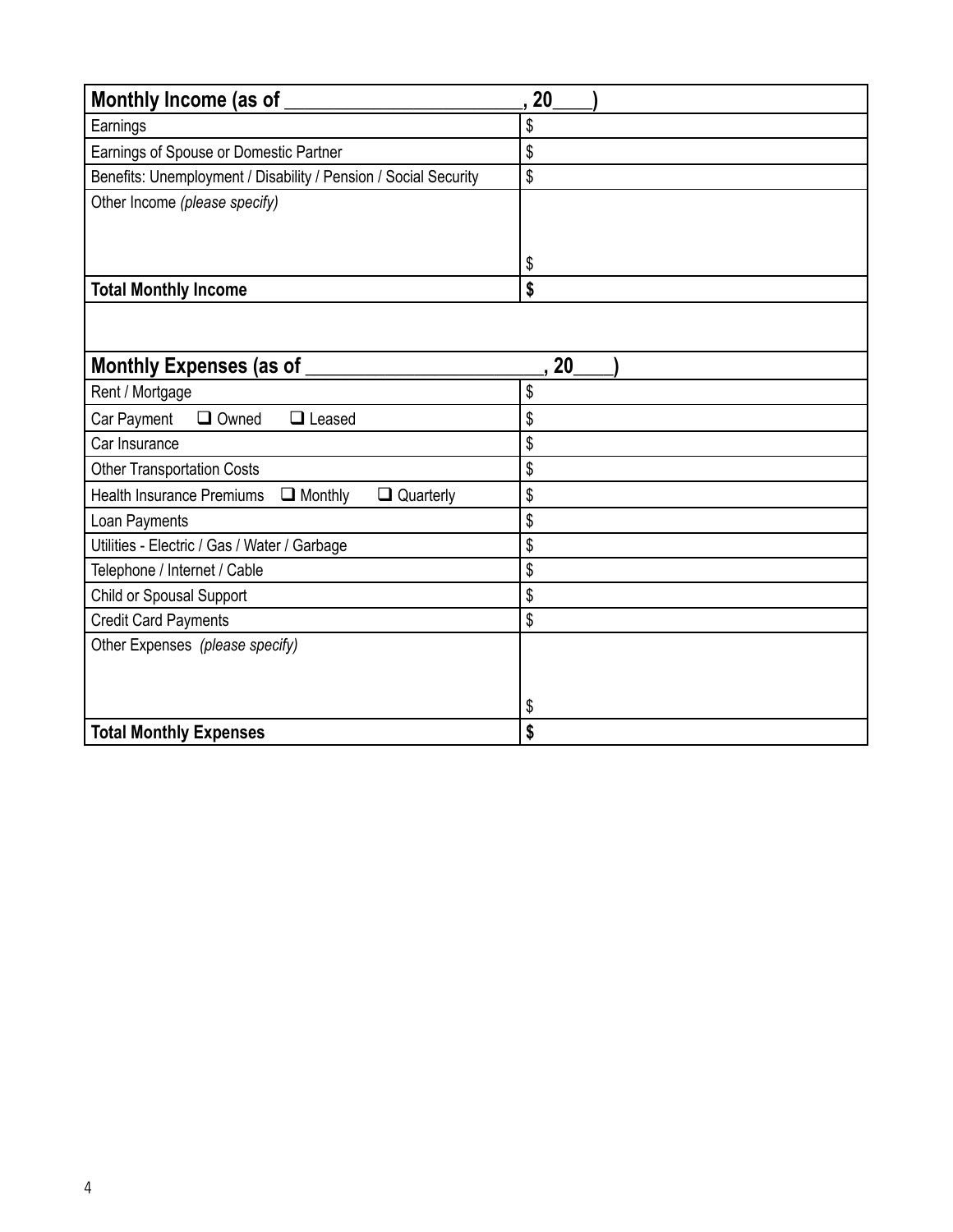### **Assistance Requested**

Please indicate what type of assistance you are applying for:

- $\Box$  I am looking to begin ongoing counseling with a mental health care professional
- $\Box$  I am looking to continue my existing ongoing counseling with a mental health care professional Please tell us what the cost per session is and the frequency of the therapy sessions (if possible, please provide a copy of a previous bill): **with a set of a set of a set of a** set of a set of a set of  $\alpha$

 $\Box$  I am seeking to enter either an in-patient or out-patient chemical dependency recovery treatment program

 $\Box$  I am seeking seeking assistance with expenses incurred as a result of an inpatient emergency mental health event

\_\_\_\_\_\_\_\_\_\_\_\_\_\_\_\_\_\_\_\_\_\_\_\_\_\_\_\_\_\_\_\_\_\_\_\_\_\_\_\_\_\_\_\_\_\_\_\_\_\_\_\_\_\_\_\_\_\_\_\_\_\_\_\_\_\_\_\_\_\_\_\_\_\_\_\_\_\_\_\_\_\_\_\_\_\_\_\_\_\_\_\_

If you already know the name of the mental health care provider or treatment program you wish to use, please enter their contact information below:

|  | Email: <u>________________________________</u> |
|--|------------------------------------------------|

#### **Required Submissions** *(please submit the following with this application)*

□ Proof that you have earned your living in the entertainment industry for at least five years *(see page 3)* 

 $\Box$  Complete copy of your most recent bank statement

#### **Are you being assisted by other charitable organizations?**

|                                                                                  | Assistance provided: ________________________ |
|----------------------------------------------------------------------------------|-----------------------------------------------|
| □ Motion Picture & Television Fund - Contact: __________________________________ | Assistance provided: _____________________    |
| □ MusiCares - Contact: <u>________________________________</u>                   | Assistance provided: ________________________ |
| □ Will Rogers Foundation - Contact: <u>________________________</u>              | Assistance provided: ________________________ |
|                                                                                  | Assistance provided: ________________________ |
|                                                                                  |                                               |